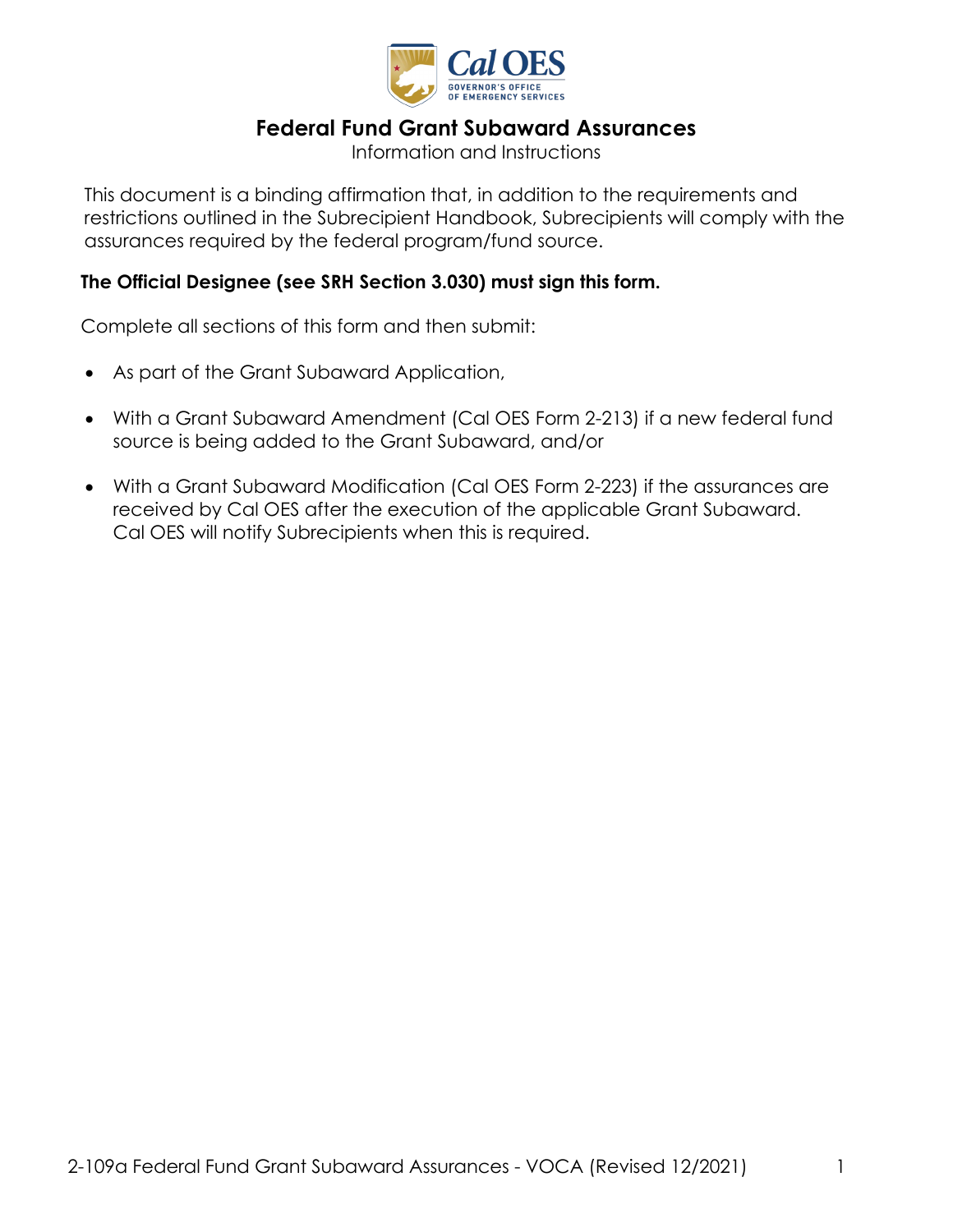

# **Federal Fund Grant Subaward Assurances Victims of Crime Act (VOCA) Victim Assistance Formula Grant Program**

Subrecipient: where  $\sim$ 

|         | Cal OES Program Name | Grant<br>Subaward # | <b>Grant Subaward</b><br>Performance Period |
|---------|----------------------|---------------------|---------------------------------------------|
| . ا     |                      |                     |                                             |
| ∩<br>z. |                      |                     |                                             |
| 3.      |                      |                     |                                             |
| 4.      |                      |                     |                                             |
| 5.      |                      |                     |                                             |
| O.      |                      |                     |                                             |

Subrecipients agree to adhere to the following and ensure these assurances are passed down to Second-Tier Subrecipients.

#### **1. Required Audits and Financial Statements (SRH Section 14.005)**

 Subrecipients expending \$750,000 or more in federal funds annually must comply with the single audit requirement established by the Federal Office of Management and Budget (OMB) Uniform Guidance 2 CFR Part 200, Subpart F and arrange for a single audit by an independent Certified Public Accountant (CPA) firm annually. Audits conducted under this section will be performed using the guidelines established by the American Institute of Certified Public Accountants (AICPA) for such audits.

☐ Subrecipient expends \$750,000 or more in federal funds annually.

 $\Box$  Subrecipient does not expend \$750,000 or more in federal funds annually.

#### **2. Applicability of Part 200 Uniform Requirements**

The Uniform Administrative Requirements, Cost Principles, and Audit Requirements in 2 C.F.R. Part 200, as adopted and supplemented by the DOJ in 2 C.F.R. Part 2800 (together, the "Part 200 Uniform Requirements") apply to this Grant Subaward.

For more information and resources on the Part 200 Uniform Requirements as they relate, see the OJP website at [https://ojp.gov/funding/Part200UniformRequirements.htm.](https://ojp.gov/funding/Part200UniformRequirements.htm)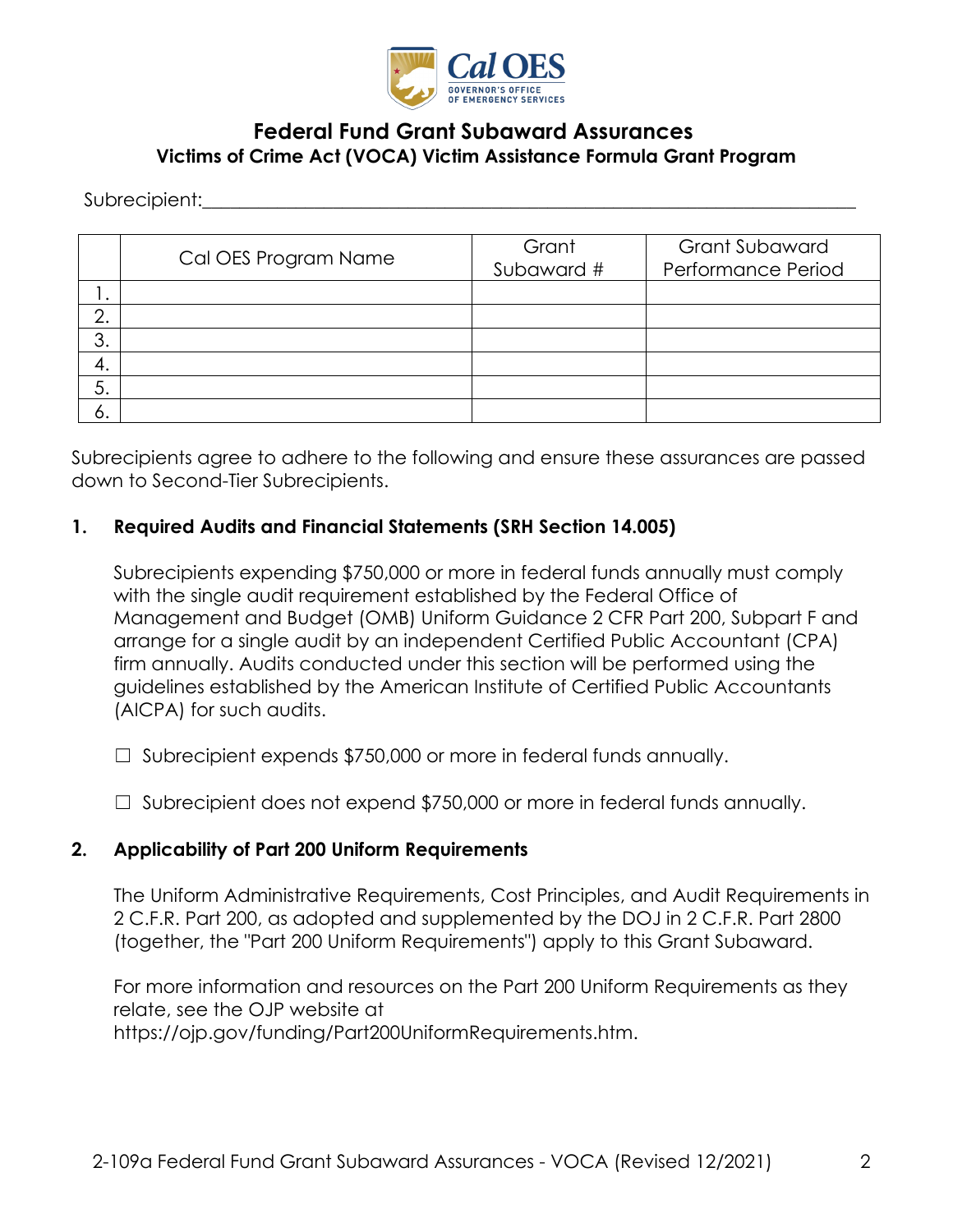#### **3. Requirement to Report Actual or Imminent Breach of Personally Identifiable Information**

Subrecipients (and any Second-Tier Subrecipients) must have written procedures in place to respond in the event of an actual or imminent "breach" (OMB M-17-12) if they:

- Create, collect, use, process, store, maintain, disseminate, disclose, or dispose of "Personally Identifiable Information (PII)" (2 CFR 200.1) within the scope of an OJP grant-funded program or activity, or
- Use or operate a "Federal information system" (OMB Circular A-130).

Subrecipients (and any Second-Tier Subrecipients) must have breach procedures that must include a requirement to report actual or imminent breach of PII to Cal OES no later than 24 hours after an occurrence of an actual breach, or the detection of an imminent breach.

### **4. Compliance with DOJ Regulations Pertaining to Civil Rights and Nondiscrimination - 28 C.F.R. Part 38**

Subrecipients (and any Second-Tier Subrecipients) must comply with all applicable requirements of 28 C.F.R. Part 38 (as may be applicable from time to time), specifically including any applicable requirements regarding written notice to program beneficiaries and prospective program beneficiaries.

Currently, among other things, 28 C.F.R. Part 38 includes rules that prohibit specific forms of discrimination on the basis of religion, a religious belief, a refusal to hold a religious belief, or refusal to attend or participate in a religious practice. Part 38, currently, also sets out rules and requirements that pertain to Subrecipient organizations (and any Second-Tier Subrecipient organizations) that engage in or conduct explicitly religious activities, as well as rules and requirements that pertain to Subrecipients (and any Second-Tier Subrecipients) that are faith-based or religious organizations.

The text of 28 C.F.R. Part 38 is available via the Electronic Code of Federal Regulations (currently accessible at<https://www.ecfr.gov/cgi>bin/ECFR?page=browse), by browsing to Title 28-Judicial Administration, Chapter 1, Part 38, under e-CFR "current" data.

### **5. Compliance with DOJ Regulations Pertaining to Civil Rights and Nondiscrimination - 28 C.F.R. Part 42**

Subrecipients (and any Second-Tier Subrecipients) must comply with all applicable requirements of 28 C.F.R. Part 42, specifically including any applicable requirements in Subpart E of 28 C.F.R. Part 42 that relate to an equal employment opportunity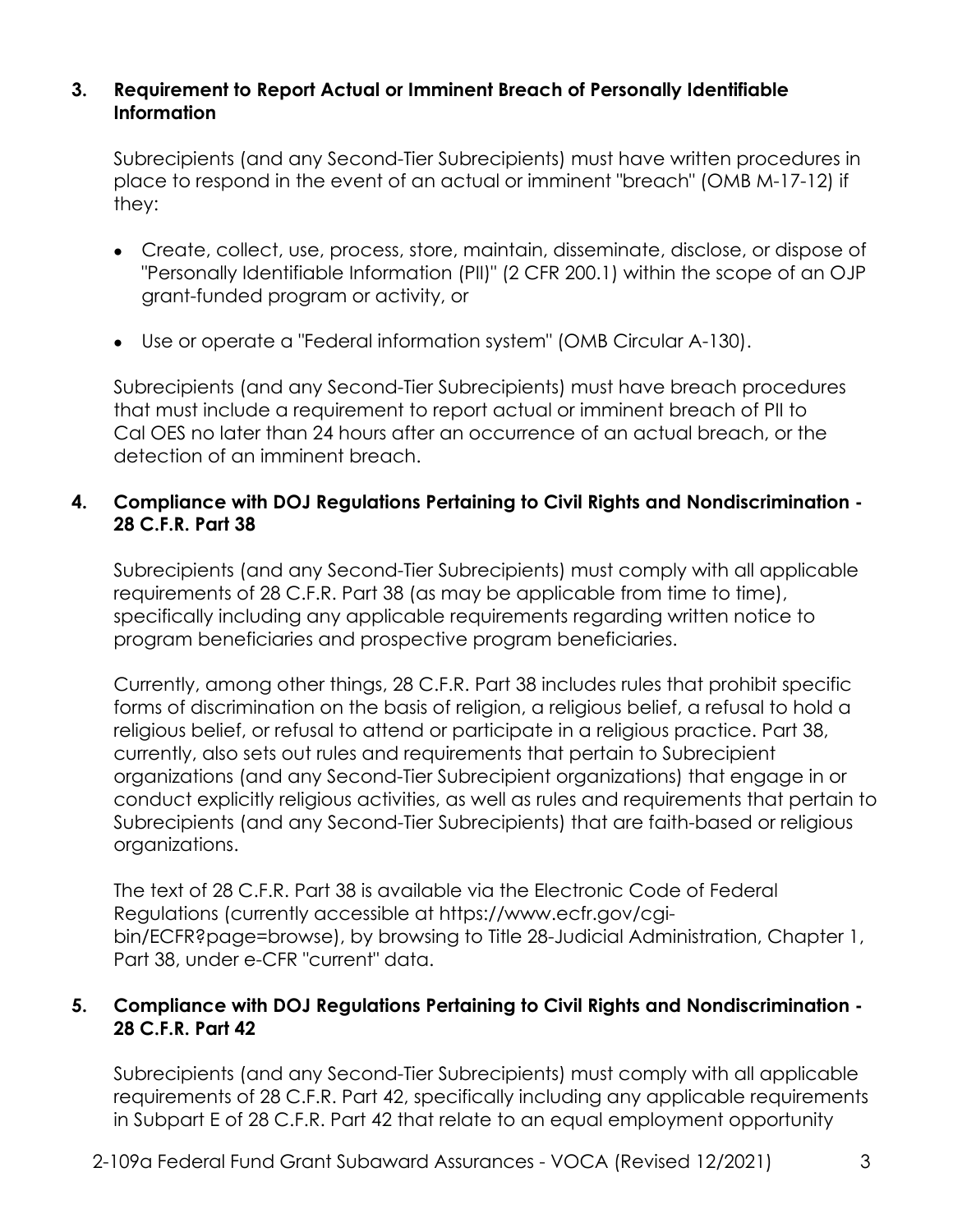program.

### **6. Compliance with DOJ Regulations Pertaining to Civil Rights and Nondiscrimination - 28 C.F.R. Part 54**

Subrecipients (and any Second-Tier Subrecipients) must comply with all applicable requirements of 28 C.F.R. Part 54, that relate to nondiscrimination on the basis of sex in certain "educational programs."

# **7. Compliance with 41 U.S.C. 4712 (including prohibitions on reprisal; notice to employees)**

Subrecipients (and any Second-Tier Subrecipients) must comply with, and are subject to, all applicable provisions of 41 U.S.C. 4712, including all applicable provisions that prohibit, under specified circumstances, discrimination against an employee as reprisal for the employee's disclosure of information related to gross mismanagement of a federal grant, a gross waste of federal funds, an abuse of authority relating to a federal grant, a substantial and specific danger to public health or safety, or a violation of law, rule, or regulation related to a federal grant.

 Subrecipients (and any Second-Tier Subrecipients) also must inform their employees, in writing (and in the predominant native language of the workforce), of employee rights and remedies under 41 U.S.C. 4712.

#### **8. Compliance with Applicable Rules Regarding Approval, Planning, and Reporting of Conferences, Meetings, Trainings, and Other Events**

 laws, regulations, policies, and official DOJ guidance (including specific cost limits, Subrecipients (and any Second-Tier Subrecipients) must comply with all applicable prior approval and reporting requirements, where applicable) governing the use of federal funds for expenses related to conferences (as that term is defined by DOJ), including the provision of food and/or beverages at such conferences, and costs of attendance at such conferences.

 to this Grant Subaward appears in the DOJ Grants Financial Guide (currently, as Information on the pertinent DOJ definition of conferences and the rules applicable section 3.10 of "Postaward Requirements" in the "DOJ Grants Financial Guide").

#### **9. Requirement for Data on Performance and Effectiveness under the Grant Subaward**

Subrecipients (and any Second-Tier Subrecipients) must collect and maintain data that measure the performance and effectiveness of work under this Grant Subaward. Subrecipients (and any Second-Tier Subrecipients) must provide data (within the required timeframes) to OJP via the Performance Measurement Tool (PMT).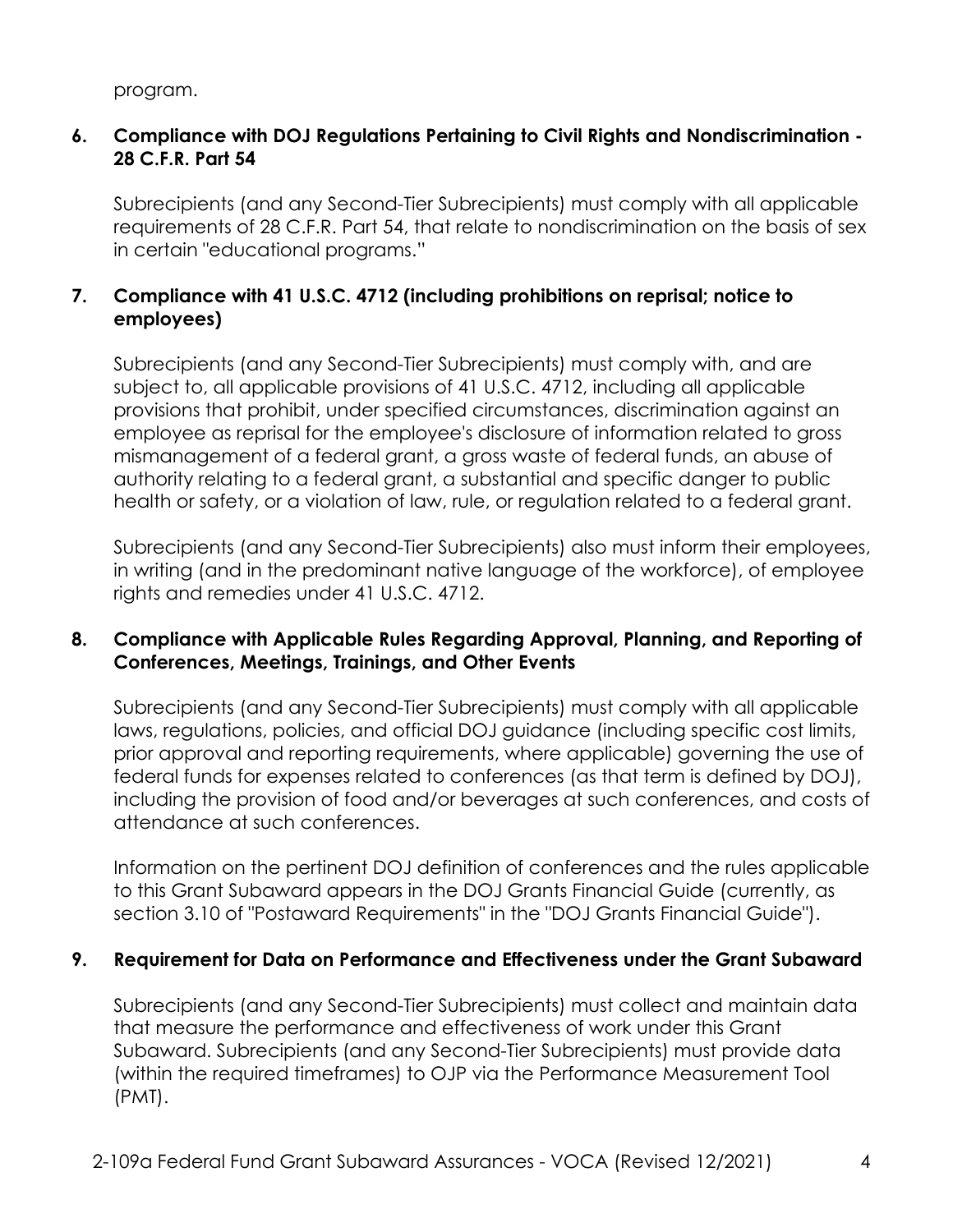# **10. Determination of Suitability to Interact with Participating Minors**

This condition applies to the Grant Subaward (if it is indicated) when some or all of the activities to be carried out under the Grant Subaward (whether by Subrecipients, or Second-Tier Subrecipients) is to benefit a set of individuals under 18 years of age.

 Subrecipients (and any Second-Tier Subrecipients) must make determinations of suitability before certain individuals may interact with participating minors. This requirement applies regardless of an individual's employment status.

The details of this requirement are posted on the OJP web site at <https://ojp.gov/funding/Explore/Interact-Minors.htm>.

### **11. Compliance with DOJ Grants Financial Guide**

Subrecipients (and any Second Tier Subrecipients) must comply with all applicable sections of the DOJ Financial Guide. References to the DOJ Grants Financial Guide are to the DOJ Grants Financial Guide as posted on the OJP website (currently, the "DOJ Grants Financial Guide" available at

<https://ojp.gov/financialguide/DOJ/index.htm>), including any updated version that may be posted during the period of performance. Subrecipients agree to comply with the DOJ Grants Financial Guide.

# **12. Encouragement of Policies to Ban Text Messaging while Driving**

 of performing work funded by this Grant Subaward, and to establish workplace Pursuant to Executive Order 13513, "Federal Leadership on Reducing Text Messaging While Driving," 74 Fed. Reg. 51225 (October 1, 2009), the DOJ encourages Subrecipients (and any Second-Tier Subrecipients) to adopt and enforce policies banning employees from text messaging while driving any vehicle during the course safety policies and conduct education, awareness, and other outreach to decrease crashes caused by distracted drivers.

### **13. Compliance with General Appropriations-law Restrictions on the use of Federal Funds**

Subrecipients (and any Second-Tier Subrecipients) must comply with all applicable restrictions on the use of federal funds set out in federal appropriations statutes. Pertinent restrictions, including from various "general provisions" in the Consolidated Appropriations Act, 2021, are set out at <https://ojp.gov/funding/Explore/FY21AppropriationsRestrictions.htm>.

 Should a question arise as to whether a particular use of federal funds by Subrecipients (and any Second-Tier Subrecipients) would or might fall within the scope of an appropriations or law restriction, Subrecipients are to contact Cal OES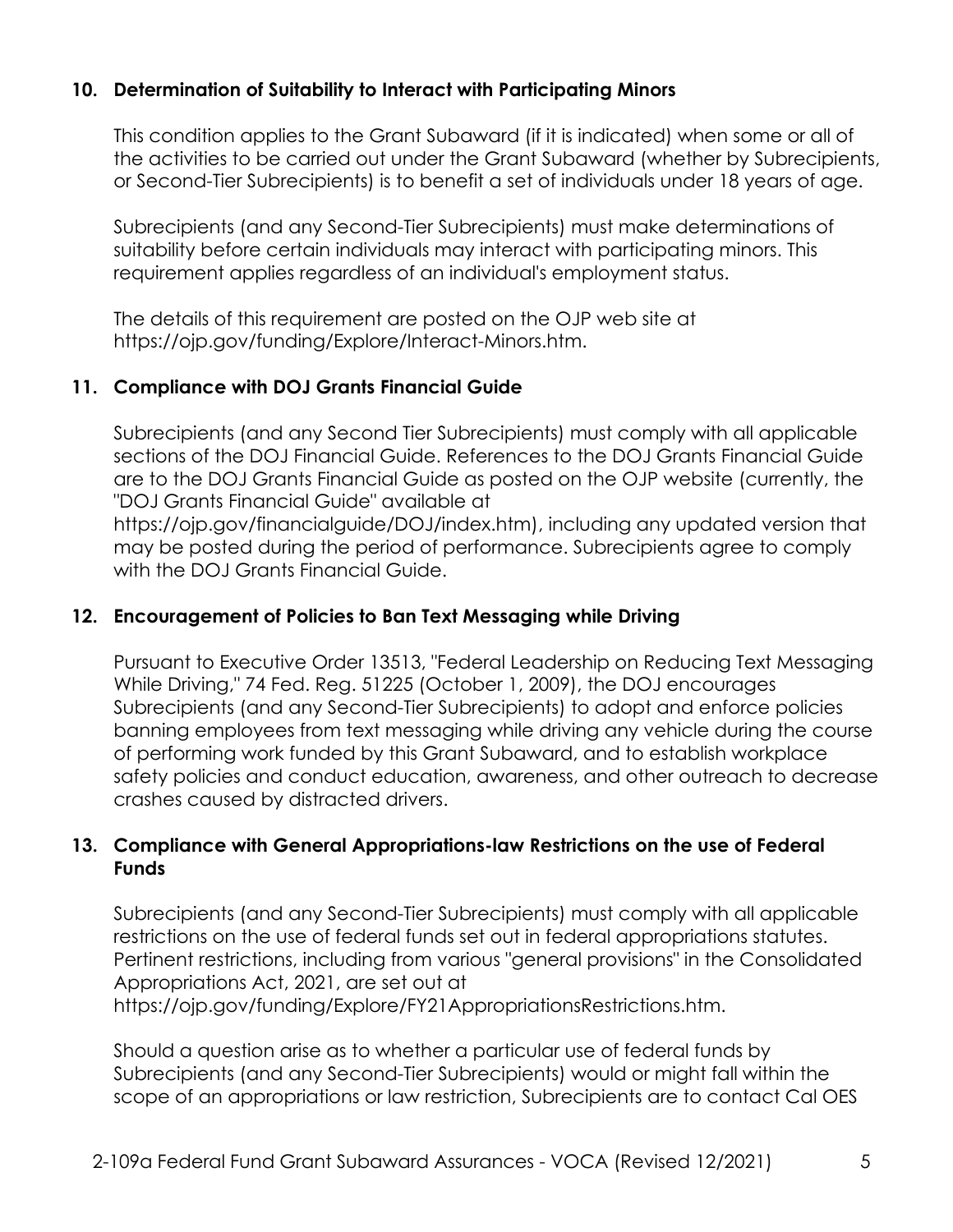for guidance, and may not proceed without the express prior written approval of Cal OES.

### **14. Potential Imposition of Additional Requirements**

 Subrecipients (and any Second-Tier Subrecipients) agree to comply with any additional requirements that may be imposed by the DOJ awarding agency (OJP or OVW, as appropriate) during the period of performance for this Grant Subaward, if Subrecipients are designated as "high-risk" for purposes of the DOJ high-risk grantee list.

### **15. Employment Eligibility Verification for Hiring under the Grant Subaward**

- a. Subrecipients (and any Second-Tier Subrecipients) must:
	- 1) Ensure that, as part of the hiring process for any position within the United States that is or will be funded (in whole or in part) with Grant Subaward funds, Subrecipients (and any Second-Tier Subrecipients) properly verify the employment eligibility of the individual who is being hired, consistent with the provisions of 8 U.S.C. 1324a(a)(1).
	- 2) Notify all persons associated with Subrecipients (or any Second-Tier Subrecipients) who are or will be involved in activities under this Grant Subaward of both:
		- a) This Grant Subaward requirement for verification of employment eligibility, and
		- b) The associated provisions in 8 U.S.C. 1324a(a)(1) that, generally speaking, make it unlawful, in the United States, to hire (or recruit for employment) certain aliens.
	- 3) Provide training (to the extent necessary) to those persons required by this condition to be notified of the Grant Subaward requirement for employment eligibility verification and of the associated provisions of 8 U.S.C. 1324a(a)(1).
	- 4) As part of the recordkeeping for the Grant Subaward (including pursuant to the Part 200 Uniform Requirements), maintain records of all employment eligibility verifications pertinent to compliance with this Grant Subaward condition in accordance with Form I-9 record retention requirements, as well as records of all pertinent notifications and trainings.
- b. Monitoring

Subrecipients' monitoring responsibilities include monitoring Second-Tier Subrecipients' compliance with this condition.

2-109a Federal Fund Grant Subaward Assurances - VOCA (Revised 12/2021) 6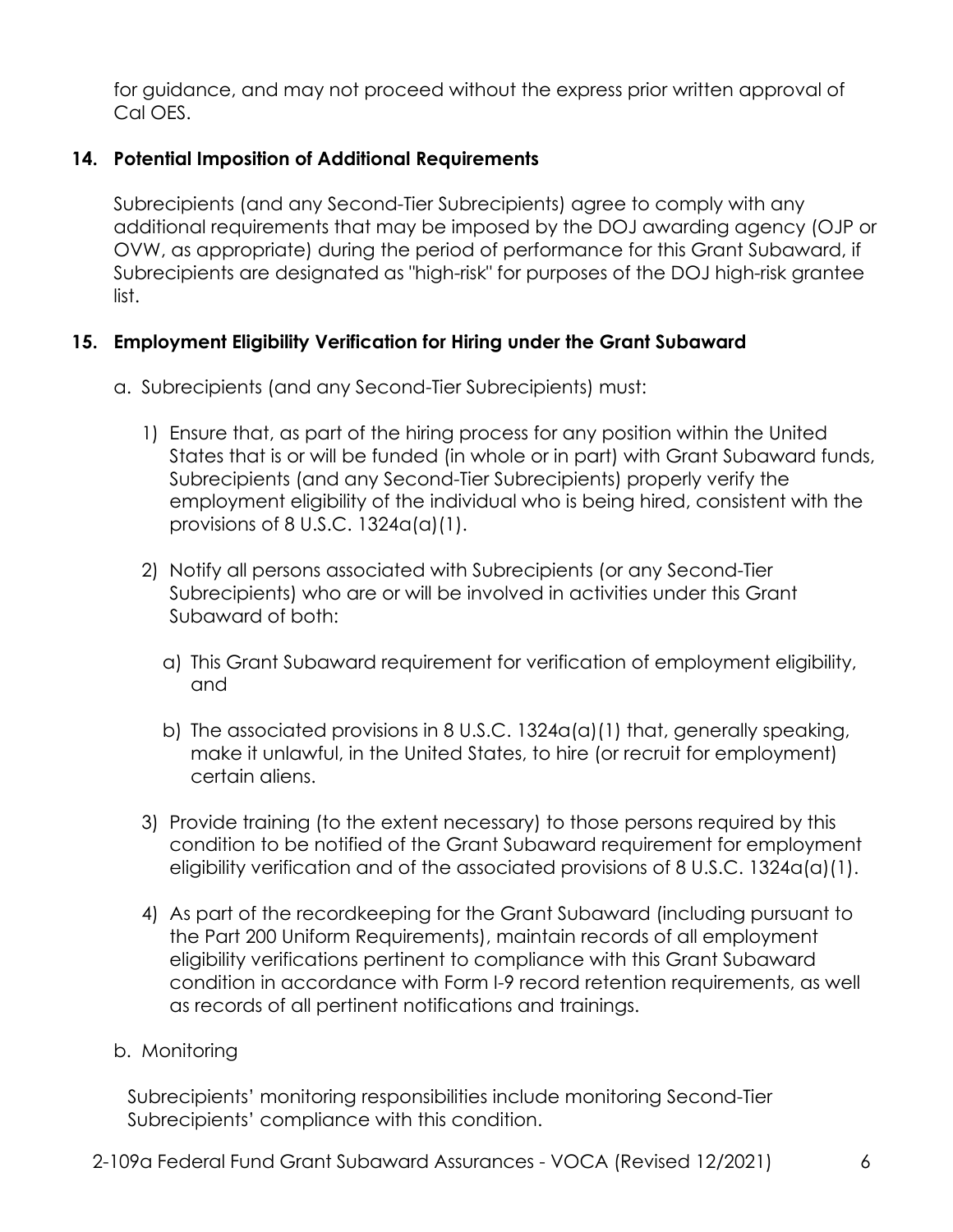#### c. Allowable costs

To the extent that such costs are not reimbursed under any other federal program, Grant Subaward funds may be obligated for the reasonable, necessary, and allocable costs (if any) of actions designed to ensure compliance with this condition.

- d. Rules of construction
	- 1) Staff involved in the hiring process

For purposes of this condition, persons "who are or will be involved in activities under this Grant Subaward" specifically includes (without limitation) any and all Subrecipient officials or other staff who are or will be involved in the hiring process with respect to a position that is or will be funded (in whole or in part) with Grant Subaward funds.

2) Employment eligibility confirmation with E-Verify

For purposes of satisfying the requirement of this condition regarding verification of employment eligibility, Subrecipients (and any Second-Tier Subrecipients) may choose to participate in, and use, E-Verify (www.e[verify.gov\)](https://verify.gov), provided an appropriate person authorized to act on behalf of the Subrecipient (and any Second-Tier Subrecipient) uses E-Verify (and follows the proper E-Verify procedures, including in the event of a "Tentative Nonconfirmation" or a "Final Nonconfirmation") to confirm employment eligibility for each hiring for a position in the United States that is or will be funded (in whole or in part) with Grant Subaward funds.

- Northern Mariana Islands. 3) "United States" specifically includes the District of Columbia, Puerto Rico, Guam, the Virgin Islands of the United States, and the Commonwealth of the
- Subrecipients (and any Second-Tier Subrecipients), or any person or other 4) Nothing in this condition shall be understood to authorize or require entity, to violate any federal law, including any applicable civil rights or nondiscrimination law.
- 5) Nothing in this condition, including in paragraph 4.B., shall be understood to relieve Subrecipients (and any Second-Tier Subrecipients) or any person or other entity, of any obligation otherwise imposed by law, including 8 U.S.C. 1324a(a)(1).

Verify visit the E-Verify website (https://www.e-verify.gov/). Questions about E-Verify should be directed to DHS. For more information about E-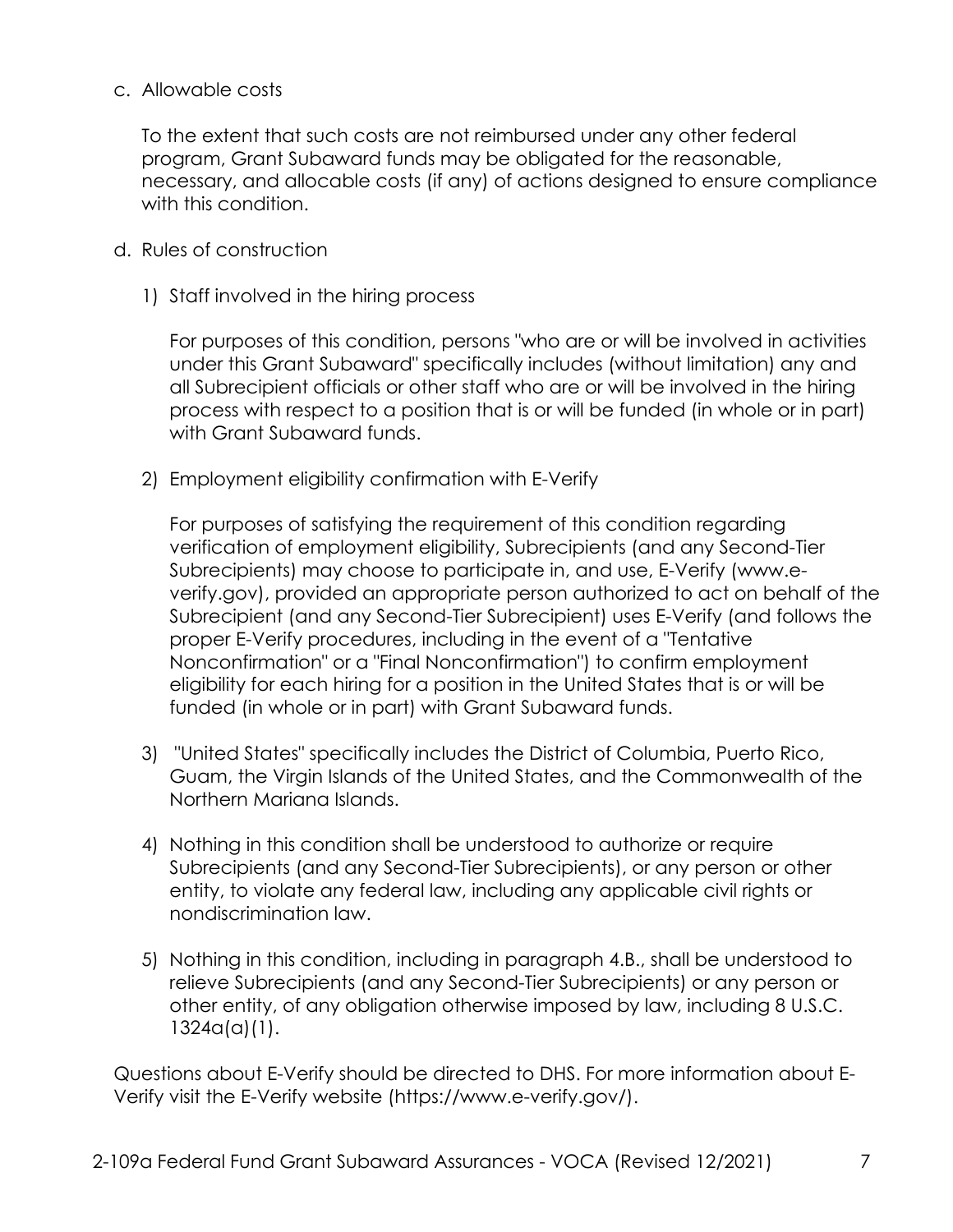### **16. Restrictions and Certifications Regarding Non-disclosure Agreements and Related Matters**

 purports to prohibit or restrict, the reporting (in accordance with law) of waste, fraud, No Subrecipients (and any Second-Tier Subrecipients) under this Grant Subaward, or entity that receives a procurement contract or subcontract with any funds under this Grant Subaward, may require any employee or contractor to sign an internal confidentiality agreement or statement that prohibits or otherwise restricts, or or abuse to an investigative or law enforcement representative of a federal department or agency authorized to receive such information.

The foregoing is not intended, and shall not be understood by the agency making this Grant Subaward, to contravene requirements applicable to Standard Form 312 (which relates to classified information), Form 4414 (which relates to sensitive compartmented information), or any other form issued by a federal department or agency governing the nondisclosure of classified information.

- a. In accepting this Grant Subaward, Subrecipients (and any Second-Tier Subrecipients):
	- 1) Represent that they neither require, nor have required, internal confidentiality agreements or statements from employees or contractors that currently prohibit or otherwise currently restrict (or purport to prohibit or restrict) employees or contractors from reporting waste, fraud, or abuse as described above; and
	- 2) Certify that, if they learn, or are notified, that they have, or have been, requiring their employees or contractors to execute agreements or statements that prohibit or otherwise restrict (or purport to prohibit or restrict), reporting of waste, fraud, or abuse as described above, they will immediately stop any further obligations of Grant Subaward funds, will provide prompt written notification to Cal OES, and will resume (or permit resumption of) such obligations only if expressly authorized to do so by Cal OES.
- b. If Subrecipients are authorized under this award to make Second-Tier Subawards, procurement contracts, or both:
	- 1) Subrecipients represent that:
		- a) No other entity (whether through a Second-Tier Subaward ("subgrant"), procurement contract, or subcontract under a procurement contract) that they pass funds to either requires or has required internal confidentiality agreements or statements from employees or contractors that currently prohibit or otherwise currently restrict (or purport to prohibit or restrict) employees or contractors from reporting waste, fraud, or abuse as described above; and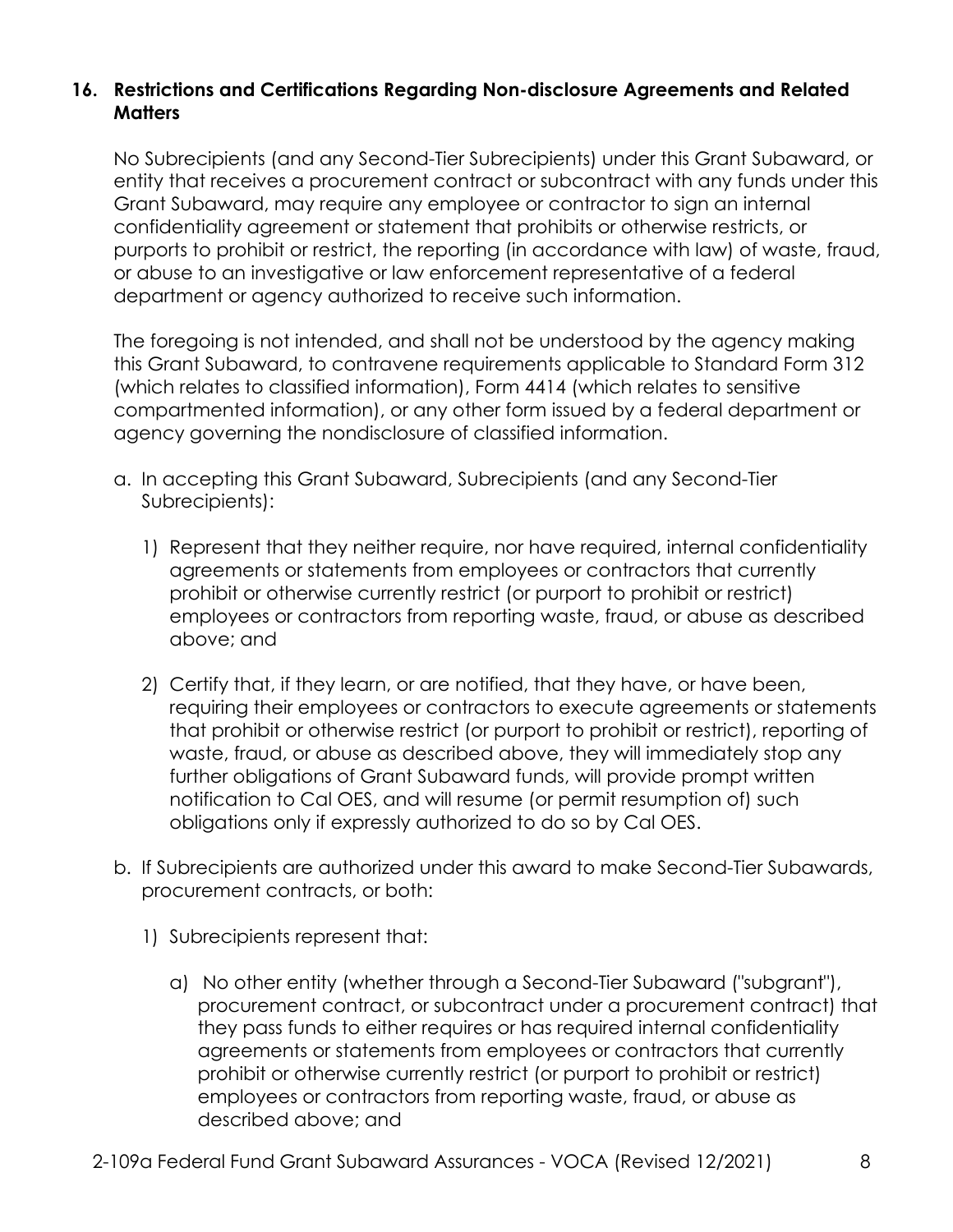- b) Appropriate inquiry has been made, or otherwise Subrecipients have an adequate factual basis, to support this representation; and
- subcontractor entity that receives funds under this Grant Subaward is, or has 2) If learned or notified that any Second-Tier Subrecipient, contractor, or been, requiring its employees or contractors to execute agreements or statements that prohibit or otherwise restrict (or purport to prohibit or restrict), reporting of waste, fraud, or abuse as described above, they will immediately stop any further obligations of Grant Subaward funds to or by that entity, will provide prompt written notification to Cal OES, and will resume (or permit resumption of) such obligations only if expressly authorized to do so by Cal OES.

### **17. OJP Training Guiding Principles**

Subrecipients (and any Second-Tier Subrecipients) agree that they will adhere to the OJP Training Guiding Principle for Grantee and Subgrantees (available at [https://ojp.gov/funding/Implement/TrainingPrinciplesForGrantees-Subgrantees.htm\)](https://ojp.gov/funding/Implement/TrainingPrinciplesForGrantees-Subgrantees.htm) for all training or training materials developed or delivered with these funds.

#### **18. Federal Authorization**

Subrecipients (and any Second-Tier Subrecipients) must comply with all applicable requirements for authorization of any Grant Subaward. This condition applies to agreements that -- for purposes of federal grants administrative requirements -- OJP considers a "Grant Subaward" (and therefore does not consider a procurement "contract").

The details of the requirement for authorization of any Grant Subaward are posted on the OJP web site at <https://ojp.gov/funding/Explore/SubawardAuthorization.htm>.

#### **19. Requirements Related to System for Award Management and Universal Identifier Requirements**

Subrecipients (and any Second-Tier Subrecipients) must comply with applicable requirements regarding the System for Award Management (SAM), currently accessible at [https://www.sam.gov/](https://www.sam.gov). This includes applicable requirements regarding registration with SAM, as well as maintaining the currency of information in SAM.

 and provide (to Subrecipients) the unique entity identifier required for SAM Subrecipients also must comply with applicable restrictions for Second-Tier Subawards, including restrictions on Grant Subawards to entities that do not acquire registration.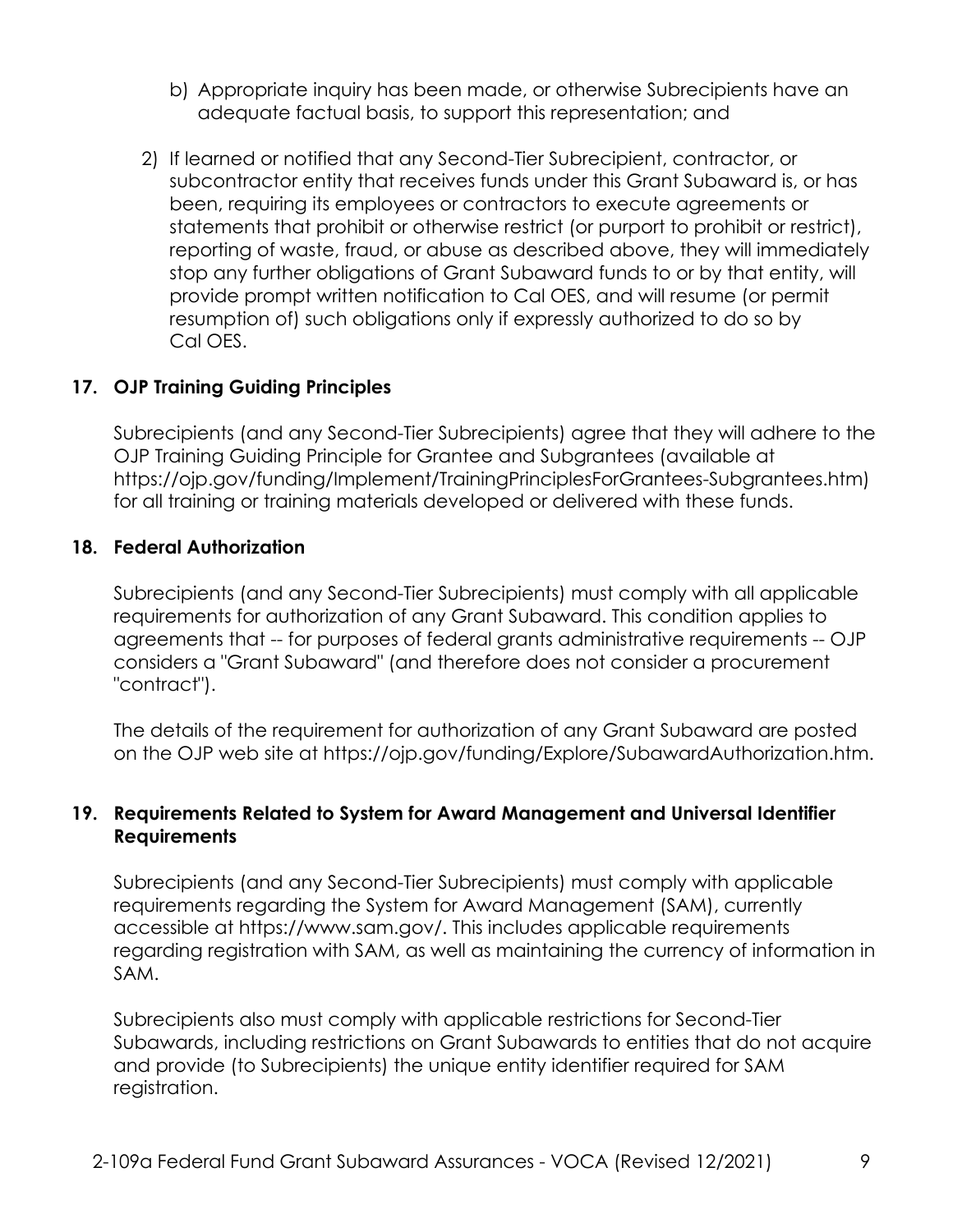The details of the Subrecipients' obligations related to SAM and to unique entity identifiers are posted on the OJP web site at [https://ojp.gov/funding/Explore/SAM.htm.](https://ojp.gov/funding/Explore/SAM.htm)

This condition does not apply to a Grant Subaward to an individual who received the Grant Subaward as a natural person (i.e., unrelated to any business or non-profit organization that he or she may own or operate in his or her name).

### **20. Restrictions on "lobbying"**

 activities that otherwise would be barred by law.) In general, as a matter of federal law, federal funds awarded by OJP may not be used by Subrecipients (and any Second-Tier Subrecipients), either directly or indirectly, to support or oppose the enactment, repeal, modification, or adoption of any law, regulation, or policy, at any level of government. See 18 U.S.C. 1913. (There may be exceptions if an applicable federal statute specifically authorizes certain

Another federal law generally prohibits federal funds awarded by OJP from being used by Subrecipients (and any Second-Tier Subrecipients), to pay any person to influence (or attempt to influence) a federal agency, a Member of Congress, or Congress (or an official or employee of any of them) with respect to the awarding of a federal grant or cooperative agreement, subgrant, contract, subcontract, or loan, or with respect to actions such as renewing, extending, or modifying any such award. See 31 U.S.C. 1352. Certain exceptions to this law apply, including an exception that applies to Indian tribes and tribal organizations.

### **21. Specific Post-award Approval Required to Use a Noncompetitive Approach in any Procurement Contract that would Exceed \$250,000**

 Acquisition Threshold (currently, \$250,000). This condition applies to agreements that Subrecipients (and any Second-Tier Subrecipients) must comply with all applicable requirements to obtain specific advance approval to use a noncompetitive approach in any procurement contract that would exceed the Simplified -- for purposes of federal grants administrative requirements -- OJP considers a procurement "contract" (and therefore does not consider a subaward).

 web site at<https://ojp.gov/funding/Explore/NoncompetitiveProcurement.htm>. The details of the requirement for advance approval to use a noncompetitive approach in a procurement contract under an OJP award are posted on the OJP

### **22. Requirements Pertaining to Prohibited Conduct Related to Trafficking in Persons (including reporting requirements and OJP Authority to Terminate Grant Subaward)**

Subrecipients (and any Second-Tier Subrecipients) must comply with all applicable requirements (including requirements to report allegations) pertaining to prohibited conduct related to the trafficking of persons, whether on the part of Subrecipients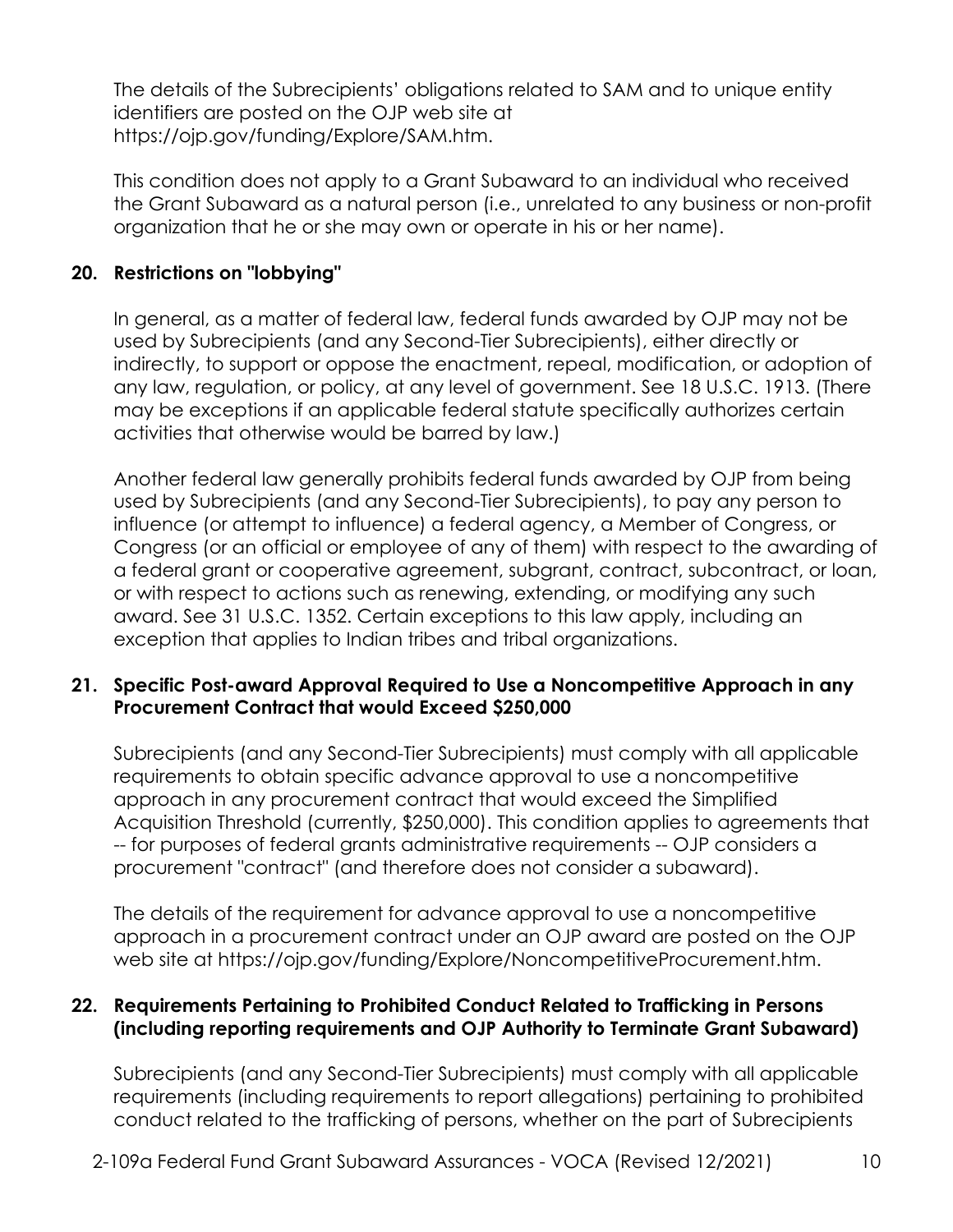(and any Second-Tier Subrecipients), or individuals defined (for purposes of this condition) as "employees" of Subrecipients (and any Second-Tier Subrecipients).

The details of the Subrecipients' obligations related to prohibited conduct related to trafficking in persons are posted on the OJP web site at <https://ojp.gov/funding/Explore/ProhibitedConduct-Trafficking.htm>.

# **23. Reporting Potential Fraud, Waste, and Abuse, and Similar Misconduct**

Subrecipients (and any Second-Tier Subrecipients) must promptly refer to Cal OES any credible evidence that a principal, employee, agent, Subrecipient, contractor, subcontractor, or other person has, in connection with funds under this Grant Subaward-- (1) submitted a claim that violates the False Claims Act; or (2) committed a criminal or civil violation of laws pertaining to fraud, conflict of interest, bribery, gratuity, or similar misconduct.

Potential fraud, waste, abuse, or misconduct involving or relating to funds under this Grant Subaward should must also be reported to Cal OES. Additional information is available from the DOJ OIG website at [https://oig.justice.gov/hotline.](https://oig.justice.gov/hotline)

#### **24. Discrimination Findings**

 Subrecipients (and any Second-Tier Subrecipients) assure that in the event that a Federal or State court or Federal or State administrative agency makes a finding of discrimination after a due process hearing on the ground of race, religion, national origin, sex, or disability against a recipient of victim assistance formula funds under this Grant Subaward, Subrecipients will forward a copy of the findings to the Office for Civil Rights of OJP.

#### **25. VOCA Requirements**

Subrecipients (and any Second-Tier Subrecipients) assure that they will comply with the conditions of the Victims of Crime Act (VOCA) of 1984, sections 1404(a)(2), and 1404(b)(1) and (2), 34 U.S.C. 20103(a)(2) and (b)(1) and (2) (and the applicable program guidelines and regulations), as required.